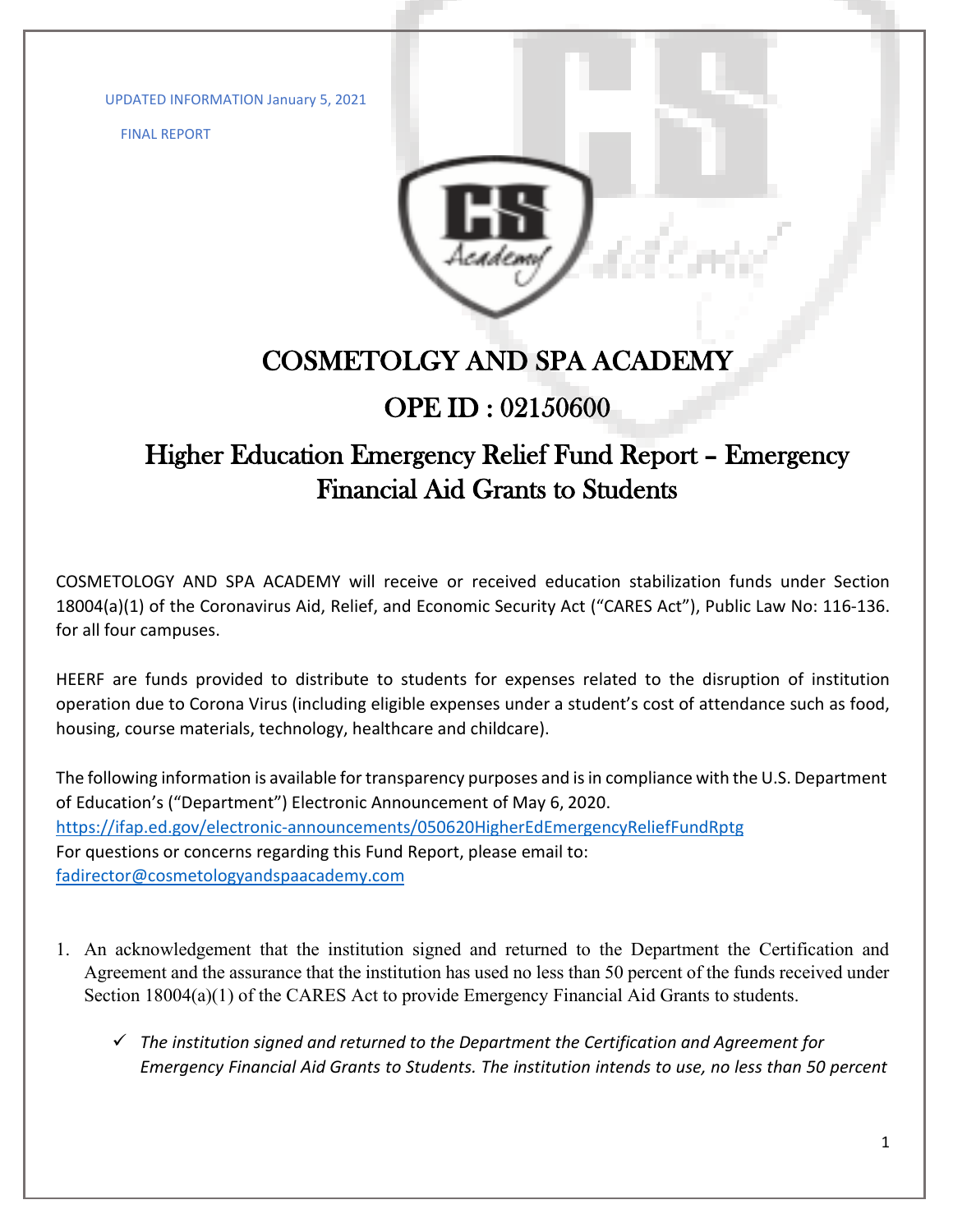*of the funds received under Section 18004(a)(1) of the CARES Act to provide emergency financial aid grants to students.*

- 2. The total amount of funds that the institution will receive or has received from the Department under the HEERF student portion.
	- *Total amount of funds : \$ 291,027.00*
- 3. The total amount of Emergency Financial Aid Grants distributed to students under Section 18004(a)(1) of the CARES Act as of the date of submission.
	- *Total amount distributed to students as of December 30, 2020: \$ 2 9 1 , 0 2 9 . 8 6*
- 4. The estimated total number of students at the institution eligible to participate in programs under Section 484 in Title IV of the Higher Education Act of 1965 and thus eligible to receive Emergency Financial Aid Grants to students under Section 18004(a)(1) of the CARES Act:
	- *Cosmetology & Spa Academy Crystal Lake main location 122 students*
	- *Cosmetology & Spa Academy Schaumburg branch location 162 students*
	- *Cosmetology & Spa Academy Elgin branch location- 21 students*
	- *Cosmetology & Spa Academy Rockford branch location 36 students*
- 5. The total number of students who have received an Emergency Financial Aid Grant to students under Section 18004(a)(1) of the CARES Act as of October 20, 2020:
	- *Cosmetology & Spa Academy Crystal Lake main location 122*
	- *Cosmetology & Spa Academy Schaumburg branch location -162*
	- *Cosmetology & Spa Academy Elgin branch location- none- 21*
	- *Cosmetology & Spa Academy Rockford branch location 36*
- 6. The method used by the institution to determine which students receive Emergency Financial Aid Grants and how much they would receive under Section 18004(a)(1) of the CARES Act.
	- *Cosmetology and Spa Academy at four locations will distribute the funds evenly to all eligible students who will meet the following requirements:*
		- *A student must be an actively attending, or approved LOA, or graduate from 6/17/2020 – October 31, 2020*
		- *The funds will be distributed in person to all students.*